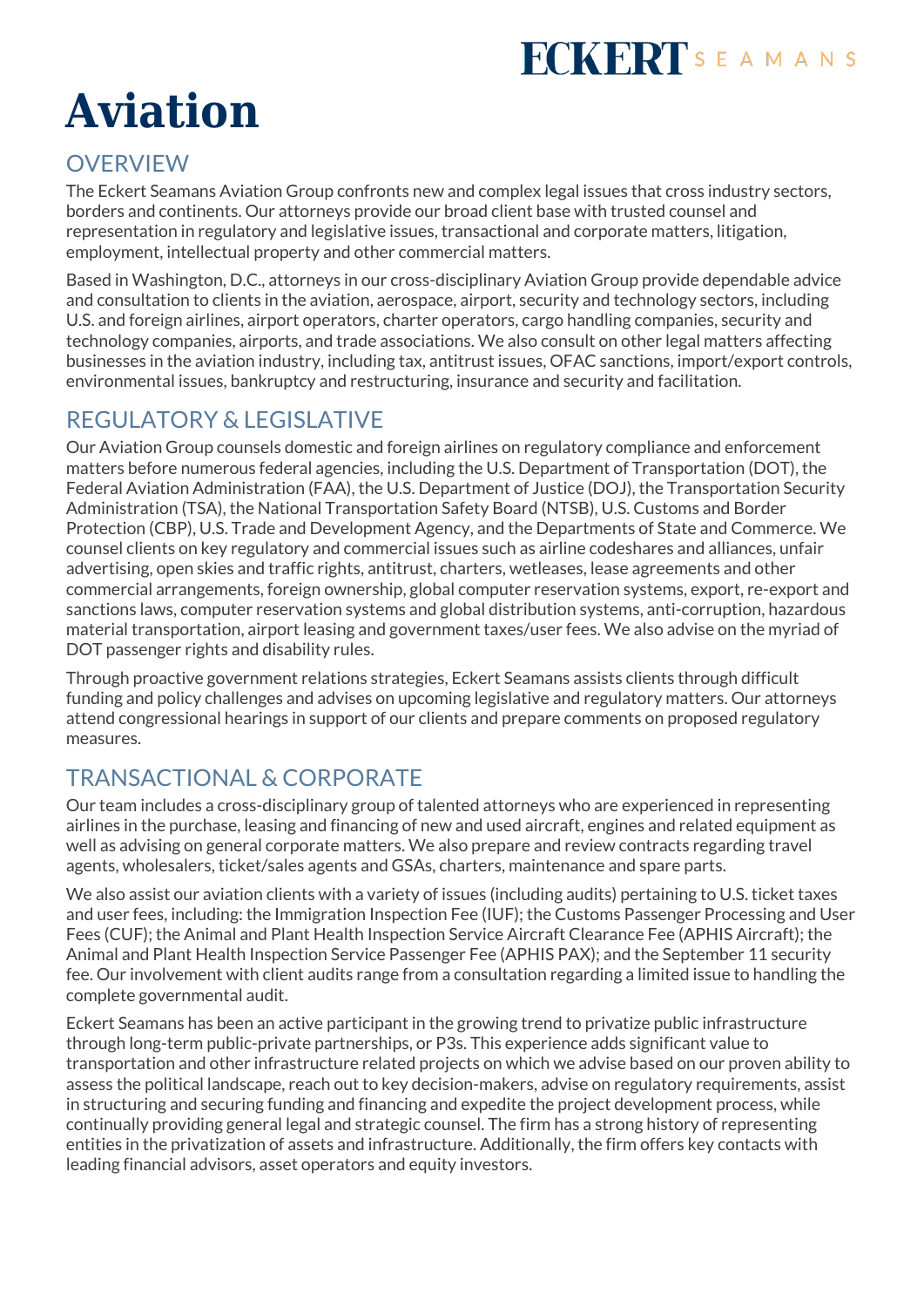## **LITIGATION**

Our aviation attorneys have litigated numerous aviation cases, including "bet the company" class actions, in state and federal trial and appellate courts and before agencies and have represented airlines in all forms of alternative dispute resolution, including international arbitration proceedings. We have established legal precedent favorable to foreign airlines on such matters as jurisdiction of U.S. courts over non-U.S. companies; the Foreign Sovereign Immunities Act; export controls; the Warsaw and Montreal Conventions and the extraterritorial extension of U.S. laws and DOT consumer protection regulations.

#### LABOR & EMPLOYMENT

Eckert Seamans provides full-service representation in all facets of employment and labor relations. We are familiar with the federal, state, and local issues that impact our clients and routinely provide advice on many employment issues unique to the aviation industry. Our team of employment litigators has substantial jury trial experience and a track record of successful outcomes in courtrooms throughout the United States. Our lawyers also provide counseling and dispute- prevention assistance by reviewing and drafting personnel policies, handbooks and other employment documentation. We regularly plan and guide employers through reductions in force, exit incentive or early retirement programs, individual termination or disciplinary actions and the administration and implementation of policies to comply with federal and state laws.

#### INTELLECTUAL PROPERTY

Eckert Seamans assists numerous airlines and aerospace companies with the full spectrum of practice in this specialized area of law, including U.S. and foreign patent, trademark, copyright, trade secret and unfair competition law, and the negotiation, preparation and enforcement of a variety of related agreements such as license, assignment, consulting, employment, and nondisclosure and joint venture agreements.

#### REPRESENTATIVE MATTERS

The team regularly handles the following issues:

- Obtaining licenses, including U.S. certificate authority and foreign air carrier permits, renewals, exemptions, and statements of authorization as well as ensuring ongoing compliance with U.S. regulations;
- Drafting and negotiating commercial agreements, including codeshare, wet lease, block-space, global distribution system, and ground handling agreements;
- Assisting airlines in obtaining FAA air operator certificates and operations specifications and in ongoing compliance with federal aviation regulations, including aircraft registration, import and export of aircraft to and from the United States, and airworthiness, operational and new training requirements;
- Representing airlines and third party providers in FAA, DOT, USDA, OFAC, CBP and TSA enforcement/penalty proceedings;
- Defending airlines in litigation, including small claims matters, state and Federal litigation, and class action lawsuits.
- Advising U.S. and foreign airlines, as well as ticket agents and charter operators, on compliance with DOT consumer protection and disability regulations.
- Advising airlines, aircraft leasing firms and aircraft repair stations on U.S. export control issues, including Department of Treasury economic sanctions relating to the sale and export of Americanmade equipment;
- Drafting, negotiating and obtaining DOT regulatory approvals for charter agreements;
- Obtaining international carrier customs bonds and handling U.S. customs and immigration issues;
- Ensuring compliance with U.S. employment laws affecting foreign and locally engaged staff, including issues of wrongful termination and discrimination;